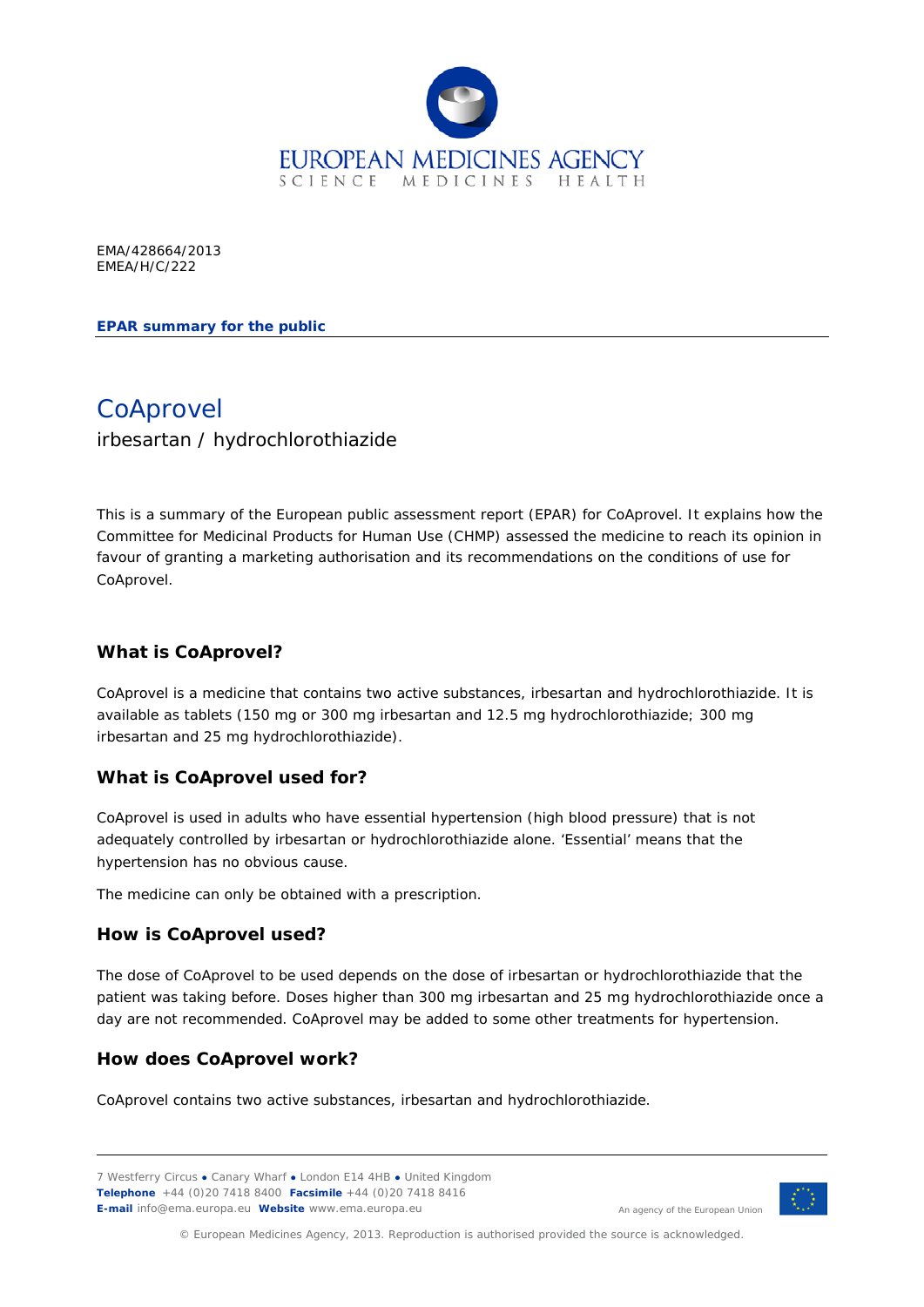Irbesartan is an 'angiotensin II receptor antagonist', which means that it blocks the action of a hormone in the body called angiotensin II. Angiotensin II is a powerful vasoconstrictor (a substance that narrows blood vessels). By blocking the receptors to which angiotensin II normally attaches, irbesartan stops the hormone having an effect, allowing the blood vessels to widen.

Hydrochlorothiazide is a diuretic, which is another type of treatment for hypertension. It works by increasing urine output, reducing the amount of fluid in the blood and lowering the blood pressure.

The combination of the two active substances has an additive effect, reducing the blood pressure more than either medicine alone. By lowering the blood pressure, the risks associated with high blood pressure, such as having a stroke, are reduced.

#### **How has CoAprovel been studied?**

Irbesartan on its own has been approved in the European Union (EU) since 1997 under the names Karvea and Aprovel. It can be used with hydrochlorothiazide to treat hypertension. The studies of Karvea/Aprovel used with hydrochlorothiazide as separate tablets were used to support the use of CoAprovel. Further studies were also carried out with doses of 300 mg irbesartan in combination with 25 mg hydrochlorothiazide. The main measure of effectiveness was the reduction in diastolic blood pressure (the blood pressure measured between two heartbeats).

# **What benefit has CoAprovel shown during the studies?**

CoAprovel was more effective than placebo (a dummy treatment) and than hydrochlorothiazide alone in reducing diastolic blood pressure. Increasing the dose to 300 mg irbesartan and 25 mg hydrochlorothiazide may give a further decrease in blood pressure.

### **What is the risk associated with CoAprovel?**

The most common side effects with CoAprovel (seen in between 1 and 10 patients in 100) are dizziness, nausea (feeling sick) or vomiting, abnormal urination, fatigue (tiredness), and increases in blood urea nitrogen (BUN, a breakdown product of protein), creatinine (a breakdown product of muscle) and creatine kinase (an enzyme found in muscle). For the full list of all side effects reported with CoAprovel, see the package leaflet.

CoAprovel must not be used in people who are hypersensitive (allergic) to irbesartan, hydrochlorothiazide, sulfonamides, or any of the other ingredients. It must not be used in women who are more than three months pregnant. Its use during the first three months of pregnancy is not recommended. CoAprovel must also not be used in patients who have severe liver, kidney or bile problems, blood potassium levels that are too low or blood calcium levels that are too high.

CoAprovel in combination with aliskiren-containing medicines (used to treat essential hypertension) must not be used in patients with diabetes, or moderate or severe kidney impairment. Care must be taken when using CoAprovel with other medicines that have an effect on blood potassium levels. The full list of these medicines is given in the Package Leaflet.

### **Why has CoAprovel been approved?**

The CHMP decided that CoAprovel's benefits are greater than its risks and recommended that it be given marketing authorisation.